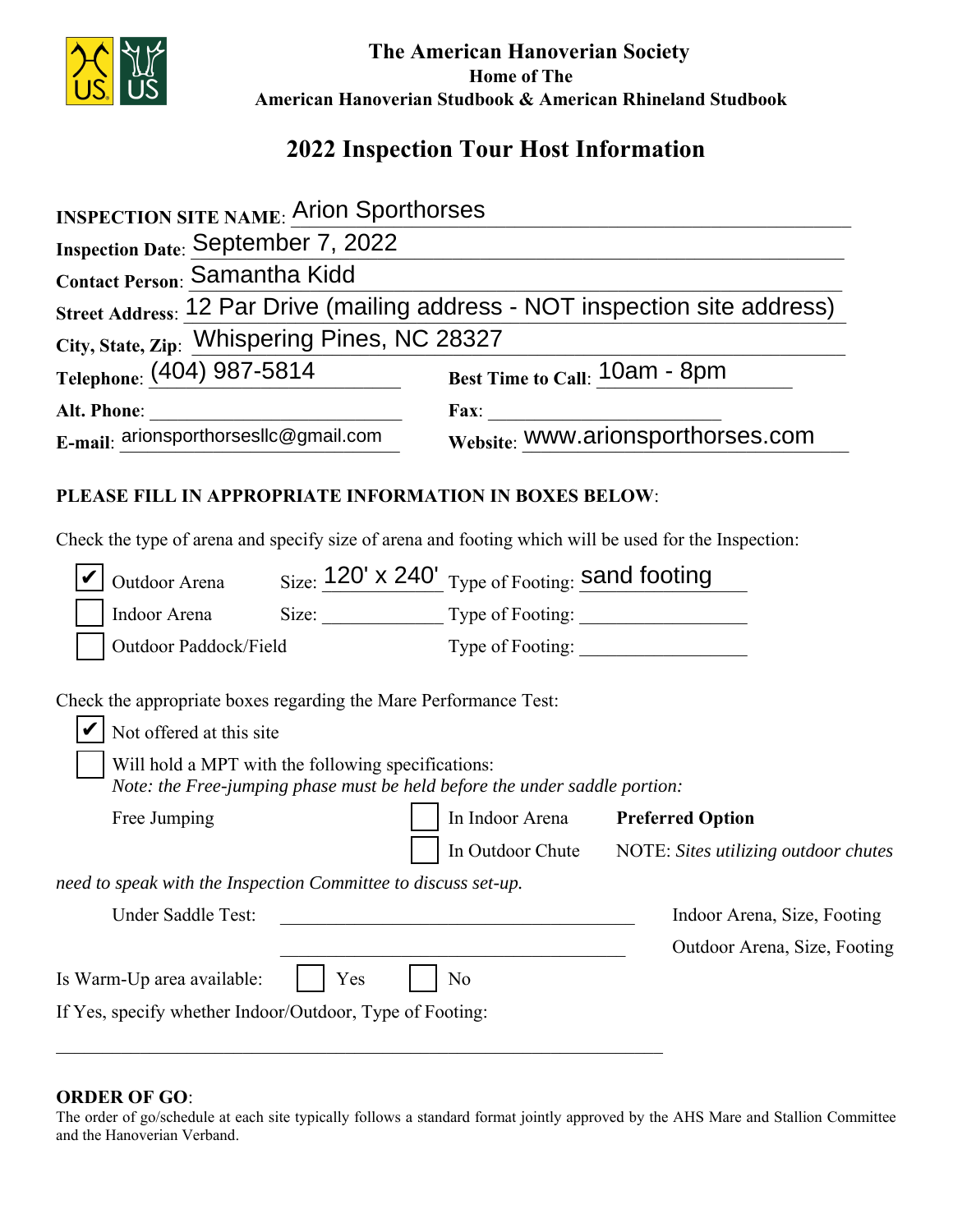- Registration
- Mare Performance Test Free Jumping
- Inspection of non-Hanoverian Mares
- Under saddle portion of the MPT
- Inspection of Hanoverian Mares
- Foal Presentations
- Futurity Classes

**TIME SCHEDULE:** *Note: The time schedule may be revised closer to the inspection date by the Site Host and the AHS Inspection Committee based upon site entries (number of horses) and the finalized travel schedule.* 

| Earliest Day/Arrival Time: Day prior at 4pm                                                                                                                                                                                                                       |
|-------------------------------------------------------------------------------------------------------------------------------------------------------------------------------------------------------------------------------------------------------------------|
| Registration Estimated Start Time: Evening before and 8am day of                                                                                                                                                                                                  |
| <b>Inspection Estimated Start Time:</b>                                                                                                                                                                                                                           |
| Other Schedule Notes: Start time will be determined after receiving inspection numbers                                                                                                                                                                            |
| <b>HOST SITE DETAILS:</b><br><b>Stabling/Veterinarian/Fee Policy</b><br>Will Stabling be Available?<br>$\mathbf{V}$ Yes<br>N <sub>o</sub><br>No<br>Yes<br>If yes, please answer the following: Is Stabling Limited?<br>Type of Stalls Available: Permanent Stalls |
| $\boldsymbol{\mathcal{S}}$ 65<br>Cost, if applicable:<br>/ per stall per night                                                                                                                                                                                    |
| for the day<br>\$<br>$\boldsymbol{\mathsf{s}}$ 30<br>Grounds Fee if applicable                                                                                                                                                                                    |
| No Charge for Stabling                                                                                                                                                                                                                                            |
| Grounds Fee is<br>per horse OR<br>per trailer<br>per owner OR<br>no grounds fee                                                                                                                                                                                   |
| Number of Stalls Available:                                                                                                                                                                                                                                       |
| 50<br>(number) permanent stalls available on grounds                                                                                                                                                                                                              |
| (number) temporary stalls available on grounds                                                                                                                                                                                                                    |
| (number) of permanent stalls available miles from site                                                                                                                                                                                                            |
| (number) of temporary stalls available miles from site.                                                                                                                                                                                                           |
| Type of Bedding:<br><b>Straw</b>                                                                                                                                                                                                                                  |
| Shavings                                                                                                                                                                                                                                                          |
| Other (please specify)                                                                                                                                                                                                                                            |
| Bedding/Hay available for purchase on grounds:<br>No.<br>Yes                                                                                                                                                                                                      |

If there are any additional stabling notes/restrictions, please explain:

No bedding available at this site, so please bring your own shavings. Grounds fee is only if the horse is not being stabled.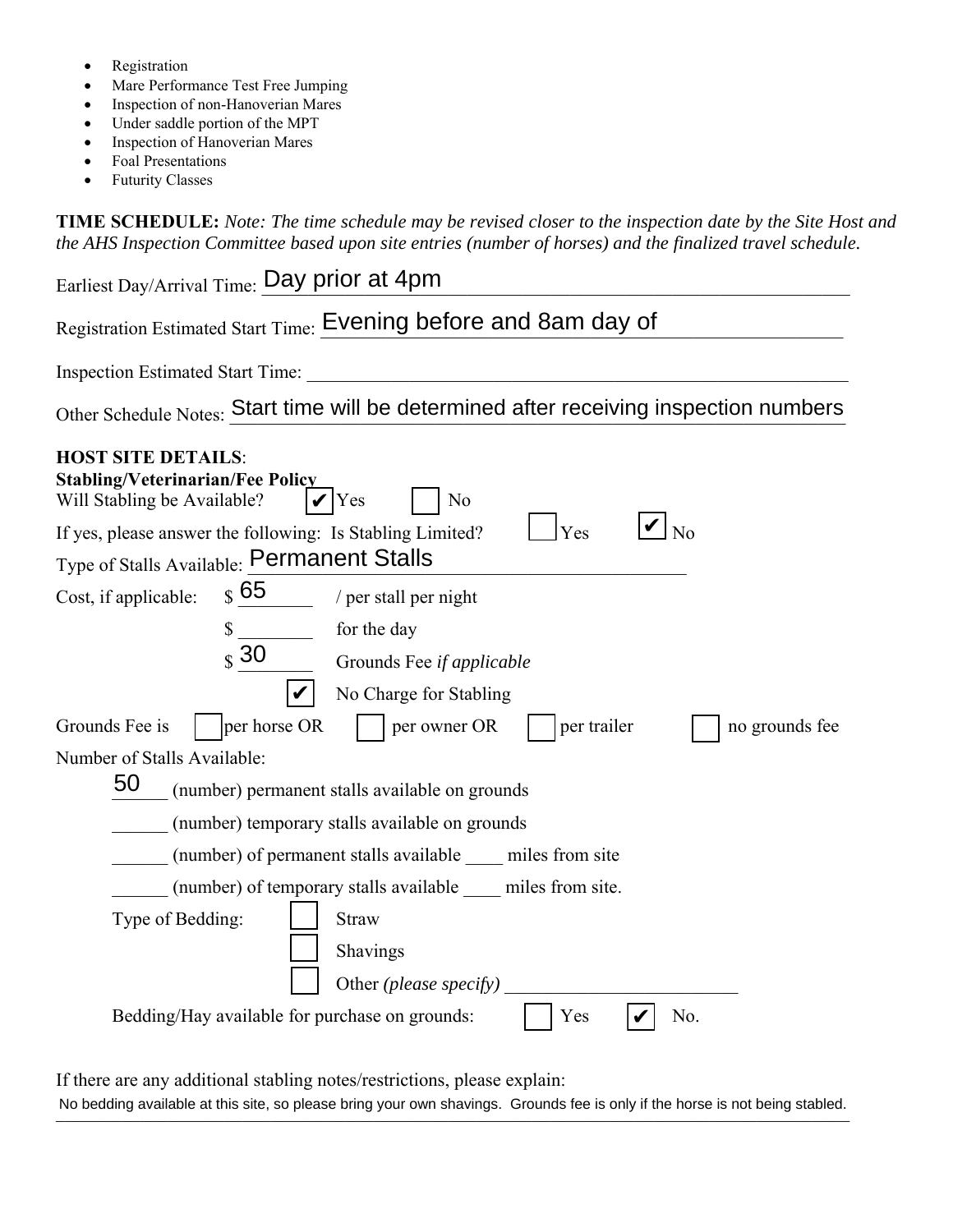If there are any restrictions regarding arrival schedule, please explain:

| Make Stabling Checks Payable to: Arion Sporthorses LLC                                                                        |                         |              |
|-------------------------------------------------------------------------------------------------------------------------------|-------------------------|--------------|
| Payment should be made: $X$                                                                                                   | At time of reservations | Upon arrival |
| Refund policy: Full refund up to one week out. Otherwise refund minus \$20 fee until August 23. No refunds after August 23rd. |                         |              |
| Name of Veterinarian who will be on call: TBD                                                                                 |                         |              |
| Veterinarian's Telephone Number:                                                                                              |                         |              |

## **BRANDING**:

| It is the responsibility of the host to either provide or arrange for the provision of a blacksmith's forge. <i>Note:</i> |
|---------------------------------------------------------------------------------------------------------------------------|
| Due to damage to brands, charcoal fires, pipes, gas grills and/or acetylene torches will not be used in lieu of           |
| <i>a forge.</i> NO EXCEPTIONS.                                                                                            |
| Name of individual who will provide a blacksmith's forge: Mike Exell                                                      |

## **ACCOMMODATIONS**:

Please list two or three motels within easy travel distance of your inspection. We recommend including at least a couple of national chains such as Holiday Inn, Best Western, or Comfort Inn and Suites.

| Holiday Inn                                                                                                                                                                                                                                                                                                        | Phone: 919-782-8600 | Miles from Site: 3   |  |
|--------------------------------------------------------------------------------------------------------------------------------------------------------------------------------------------------------------------------------------------------------------------------------------------------------------------|---------------------|----------------------|--|
| <b>Holiday Inn Express &amp; Suites</b>                                                                                                                                                                                                                                                                            | Phone: 919-854-0001 | Miles from Site: $6$ |  |
| <b>Best Western Plus</b>                                                                                                                                                                                                                                                                                           | Phone: 919-481-1200 | Miles from Site: 3.2 |  |
| <b>OTHER INFORMATION:</b><br>This site will be limited to<br>number of horse OR                                                                                                                                                                                                                                    | No Limit            |                      |  |
| Health Requirements for incoming horses:<br>$\cup$ Coggins Test $\cup$ Health Certificate<br>Other, explain on next line:<br>Coggins for all horses. HC if horse is coming from outside of NC.                                                                                                                     |                     |                      |  |
| For Purchase; OR<br>Will Food be Available? If Yes, Available<br>Compliments of Host<br>Food will not be available.<br>Spectator Seating Available Near Arena<br>No Dogs on Grounds;<br>Dogs welcome but must be leashed.<br>Parking Extensive<br>Parking Limited OR<br>Type of Parking Surface: Asphalt and grass |                     |                      |  |
| Any Restrictions on lengths of trailers coming in: If so, specify: no                                                                                                                                                                                                                                              |                     |                      |  |